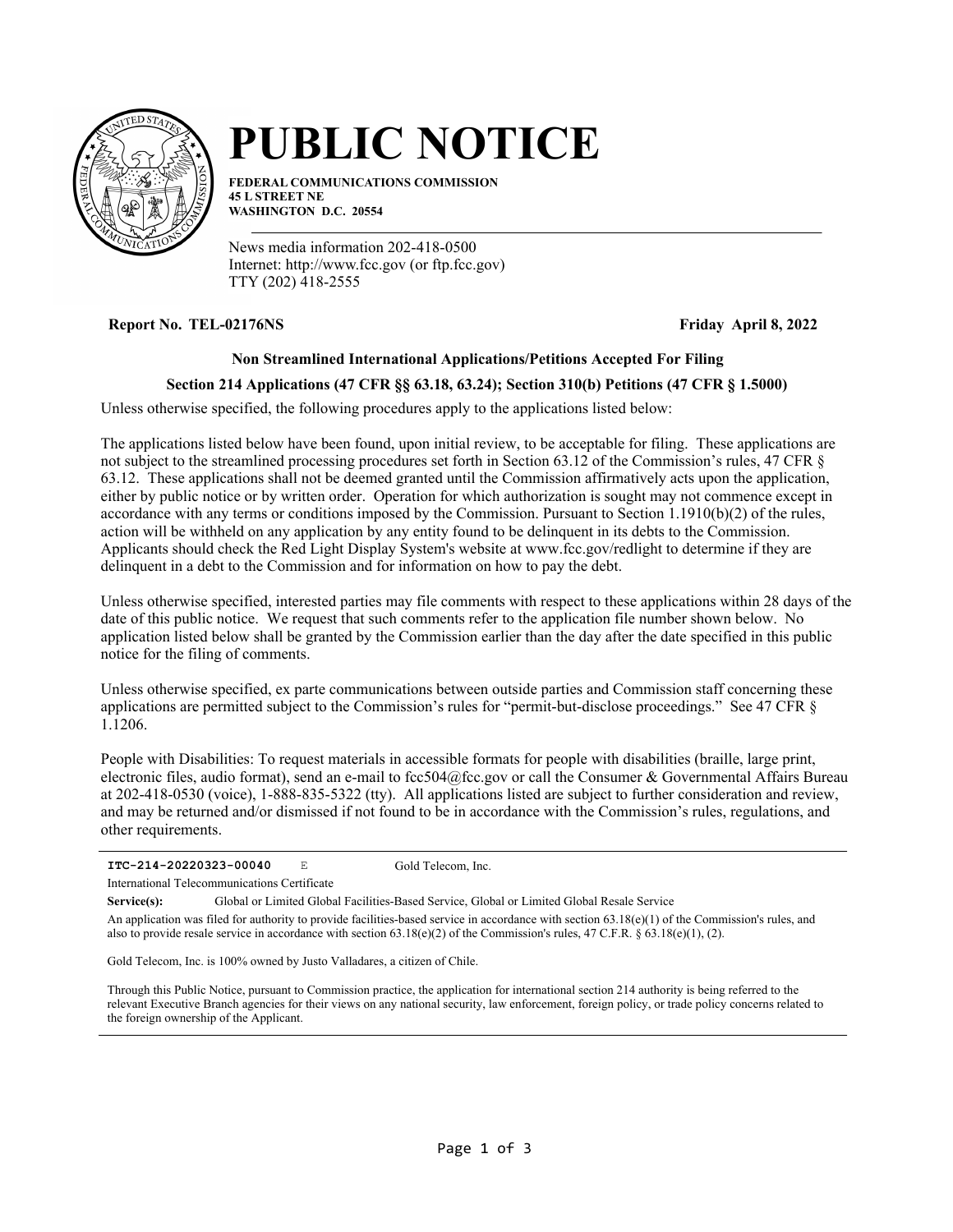**ITC-214-20220328-00044** E

PhoneBox Network Ltd.

International Telecommunications Certificate

**Service(s):** Global or Limited Global Resale Service

An application was filed for authority to provide resale service in accordance with section  $63.18(e)(2)$  of the Commission's rules,  $47$  C.F.R. § 63.18(e)(2).

PhoneBox Network Ltd. is 100% owned by Hyunksuk Kwon, a citizen of Canada.

Through this Public Notice, pursuant to Commission practice, the application for international section 214 authority is being referred to the relevant Executive Branch agencies for their views on any national security, law enforcement, foreign policy, or trade policy concerns related to the foreign ownership of the Applicant.

**ITC-T/C-20220317-00038** E

Fusion Connect, Inc.

Transfer of Control

**Current Licensee:** Fusion Connect, Inc.

**FROM:** Fusion Connect, Inc.

**TO:** NH Credit Partners III Holdings L.P.

An application has been filed for the transfer of control of Fusion Connect, Inc. (Fusion), a Delaware corporation that holds an international section 214 authorization (ITC-214-19971001-00592), to NH Credit Partners III Holdings L.P. (NH III). Fusion is currently a privately held company in which no entity has a controlling interest. North Haven Credit Partners II L.P. (North Haven II) and North Haven Senior Loan Fund L.P. (NH Senior Loan Fund), two funds associated with NH III, currently hold approximately 11.04% of Fusion's voting stock. Through this transaction North Haven II, NH Senior Loan Fund and NH III (collectively, the North Haven Entities) will acquire a de jure controlling interest in Fusion. Each of the North Haven Entities is a Delaware limited partnership.

The proposed Transaction consists of (i) the North Haven Entities' acquisition, through the Option Agreements, of existing Common Stock from certain other Stockholders of Fusion, (ii) the activation of additional voting rights with respect to the Series A Preferred Stock, allowing holders of Series A Preferred Stock to vote on all matters on which holders of Common Stock may vote, (iii) the conversion of the Series B Preferred Stock into Common Stock, and (iv) the exercise of two of the three tranches of Warrants resulting in the issuance of additional shares of Common Stock to the Warrant holders. As a result, the North Haven Entities will own a controlling interest in Fusion. NH III will have a direct 33.43% interest in Fusion and an indirect 13.09% as the sole member of 7 funds that will each hold a 1.87% direct interest in Fusion. North Haven II will have a 31.20% direct interest in Fusion. NH Senior Loan Fund will have a 3.14% direct interest in Fusion. Four other North Haven funds will have a combined 1.77% direct interest in Fusion. The shares of Fusion owned or controlled by the North Haven Entities and associated funds will be under the common investment management of MS Capital Partners Adviser Inc. (MS Capital Partners Adviser). As a result MS Capital Partners Adviser will indirectly manage approximately 82.63% of the Fusion voting equity interests and therefore will have a de jure controlling interest in Fusion.

MS Capital Partners Adviser is a wholly owned direct subsidiary of MS Holdings Incorporated (MS Holdings), both Delaware corporations. MS Holdings wholly owns and controls MS Credit Partners II GP Inc. and MS Credit Partners III GP Inc., which are the general partners of MS Credit Partners II GP L.P. and MS Credit Partners III GP L.P., respectively, which are the general partners of North Haven II and NH III. MS Holdings is a wholly owned direct subsidiary of Morgan Stanley, a Delaware corporation. Morgan Stanley is widely held and the only 10% or greater owner is Mitsubishi UFJ Financial Group, Inc. (MFUG), a Japanese entity that holds a 20.12% equity and voting interest in Morgan Stanley. No individual or entity holds a 10% or greater direct or indirect interest in MFUG.

Pursuant to Commission practice, this application for transfer of control of international section 214 authority and the associated domestic transfer application (WC Docket No. 22-128) are being referred to the relevant Executive Branch agencies for their views on any national security, law enforcement, foreign policy or trade policy concerns related to the foreign ownership of the Applicants.

#### **INFORMATIVE**

#### **ITC-T/C-20211124-00181** Vanco Solutions, Inc.

On April 1, 2022, the Chair of the Committee for the Assessment of Foreign Participation in the United States Telecommunications Services Sector (Committee) notified the Commission that the Committee is conducting an initial review of the international, domestic, and submarine cable transfer of control applications filed by GCX Holdings Limited/Reef Bidco Limited (ITC-T/C-20211124-00181, ITC-T/C-20211130-00182, ITC-T/C-20211130-00183, SCL-T/C-20211124-00049, and WC 21-463) to assess whether granting the applications will pose a risk to the national security or law enforcement interests of the United States, pursuant to Executive Order 13913 (85 Fed Reg 19643 (April 8, 2020)). The Committee shall complete its review of the applications before the end of the 120-day initial review period, unless the Committee notifies the Commission of an extension of the 120-day initial review period or the need arises to conduct a 90-day secondary assessment.

#### **ITC-T/C-20211130-00182** Vanco US, LLC

On April 1, 2022, the Chair of the Committee for the Assessment of Foreign Participation in the United States Telecommunications Services Sector (Committee) notified the Commission that the Committee is conducting an initial review of the international, domestic, and submarine cable transfer of control applications filed by GCX Holdings Limited/Reef Bidco Limited (ITC-T/C-20211124-00181, ITC-T/C-20211130-00182, ITC-T/C-20211130-00183, SCL-T/C-20211124-00049, and WC 21-463) to assess whether granting the applications will pose a risk to the national security or law enforcement interests of the United States, pursuant to Executive Order 13913 (85 Fed Reg 19643 (April 8, 2020)). The Committee shall complete its review of the applications before the end of the 120-day initial review period, unless the Committee notifies the Commission of an extension of the 120-day initial review period or the need arises to conduct a 90-day secondary assessment.